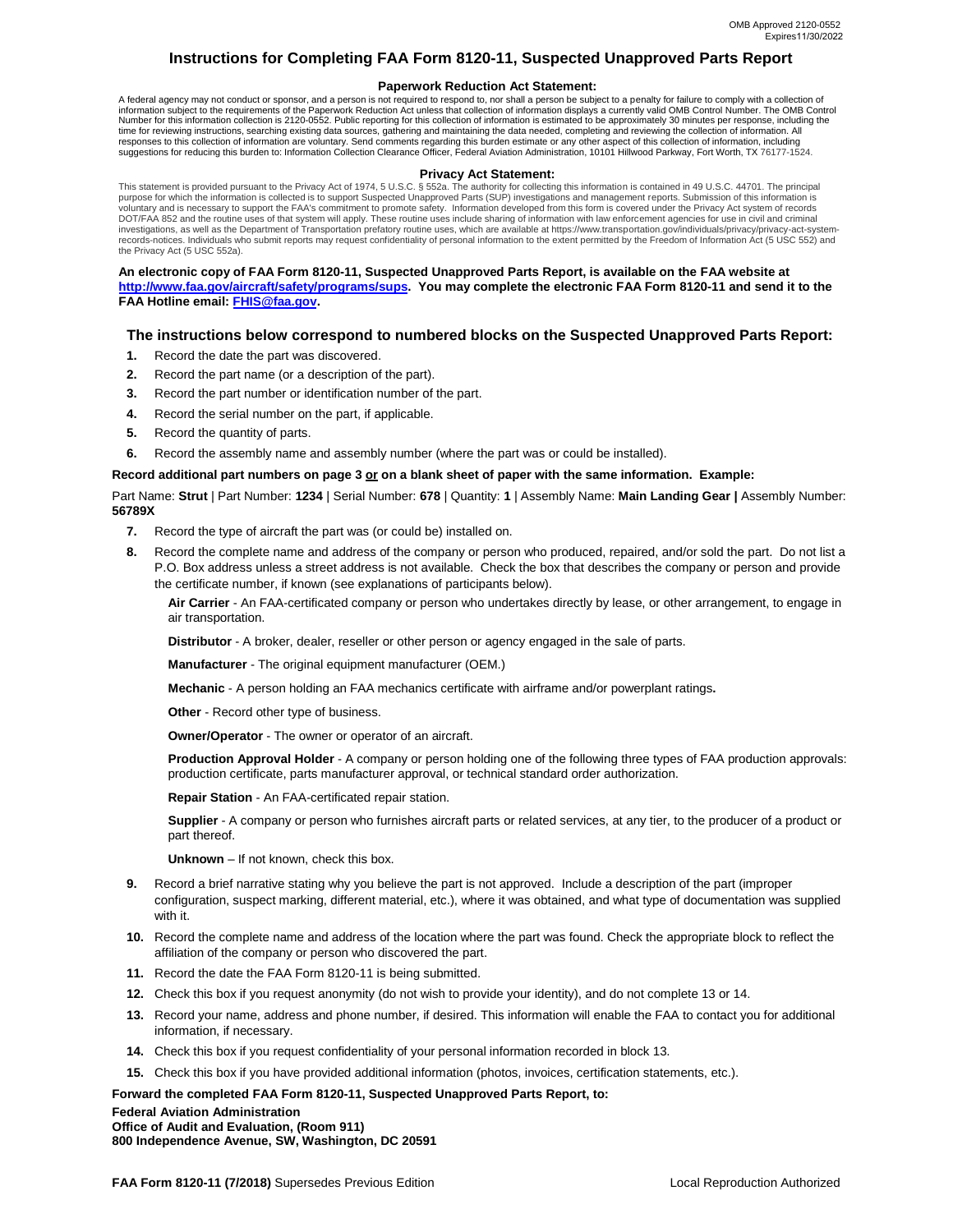| Q<br>U.S. Department<br>of Transportation<br><b>Federal Aviation</b><br>Administration        | <b>SUSPECTED UNAPPROVED PARTS REPORT</b>                                                          |                                                                                         |                                               |  |  |  |  |  |  |
|-----------------------------------------------------------------------------------------------|---------------------------------------------------------------------------------------------------|-----------------------------------------------------------------------------------------|-----------------------------------------------|--|--|--|--|--|--|
| Date the Part Was Discovered:<br>1.                                                           |                                                                                                   |                                                                                         | 2. Part Name:                                 |  |  |  |  |  |  |
| 3. Part Number:                                                                               |                                                                                                   |                                                                                         | 4. Part Serial Number:                        |  |  |  |  |  |  |
| 5. Quantity:                                                                                  |                                                                                                   | 6. Assembly Name and Number:                                                            | 7. Aircraft Make & Model:                     |  |  |  |  |  |  |
|                                                                                               |                                                                                                   | Name:                                                                                   | Make:                                         |  |  |  |  |  |  |
|                                                                                               |                                                                                                   | Number:                                                                                 | Model:                                        |  |  |  |  |  |  |
| 8. Name, Address, and Description of the Company or Person Who Supplied or Repaired the Part: |                                                                                                   |                                                                                         |                                               |  |  |  |  |  |  |
| Name:                                                                                         |                                                                                                   |                                                                                         | <b>Street Address:</b>                        |  |  |  |  |  |  |
| City:                                                                                         |                                                                                                   | State:                                                                                  | Zip Code:                                     |  |  |  |  |  |  |
| Country:                                                                                      |                                                                                                   |                                                                                         | <b>Phone Number:</b>                          |  |  |  |  |  |  |
|                                                                                               | Check One of the Following Applicable to the Company or Person Who Supplied or Repaired the Part: |                                                                                         |                                               |  |  |  |  |  |  |
| Air Carrier - Certificate #                                                                   |                                                                                                   |                                                                                         | <b>Supplier</b><br>ப                          |  |  |  |  |  |  |
| $\Box$ Mechanic - Certificate #                                                               |                                                                                                   |                                                                                         | <b>Production Approval Holder</b>             |  |  |  |  |  |  |
| <b>Repair Station - Certificate #</b>                                                         |                                                                                                   |                                                                                         | <b>Manufacturer</b>                           |  |  |  |  |  |  |
| <b>Distributor</b>                                                                            |                                                                                                   |                                                                                         | Other                                         |  |  |  |  |  |  |
| <b>Owner/Operator</b>                                                                         |                                                                                                   |                                                                                         | <b>Unknown</b>                                |  |  |  |  |  |  |
| 9. Description of the Issue: (attach additional sheet if necessary)                           |                                                                                                   |                                                                                         |                                               |  |  |  |  |  |  |
| 10. Name and Address of (the Company or Person) Where the Part Was Discovered:                |                                                                                                   |                                                                                         |                                               |  |  |  |  |  |  |
| Name:                                                                                         |                                                                                                   |                                                                                         | <b>Street Address:</b>                        |  |  |  |  |  |  |
| City:                                                                                         |                                                                                                   | State:                                                                                  | Zip:                                          |  |  |  |  |  |  |
| Country:                                                                                      |                                                                                                   |                                                                                         | <b>Phone Number:</b>                          |  |  |  |  |  |  |
|                                                                                               |                                                                                                   | Check One of the Following Applicable to the Company or Person Who Discovered the Part: |                                               |  |  |  |  |  |  |
|                                                                                               | Air Carrier - Certificate #                                                                       |                                                                                         | $\Box$ FAA Inspector                          |  |  |  |  |  |  |
|                                                                                               | Mechanic - Certificate #                                                                          |                                                                                         | <b>DOT/Office of Inspector General</b>        |  |  |  |  |  |  |
|                                                                                               | <b>Repair Station - Certificate #</b>                                                             |                                                                                         | <b>Defense Criminal Investigation Service</b> |  |  |  |  |  |  |
| <b>Distributor</b>                                                                            |                                                                                                   |                                                                                         | <b>Other Government Agency</b>                |  |  |  |  |  |  |
| $\Box$ Supplier                                                                               |                                                                                                   |                                                                                         | □ Foreign Civil Aviation Authority            |  |  |  |  |  |  |
| □ Production Approval Holder                                                                  |                                                                                                   |                                                                                         | Owner/Operator                                |  |  |  |  |  |  |
| <b>Unknown</b><br>- 1                                                                         |                                                                                                   |                                                                                         | $\Box$ Other                                  |  |  |  |  |  |  |
|                                                                                               |                                                                                                   |                                                                                         |                                               |  |  |  |  |  |  |
| 11. Date of this report                                                                       |                                                                                                   |                                                                                         |                                               |  |  |  |  |  |  |
| 12. Check this box if you request anonymity - Do not complete block 13.                       |                                                                                                   |                                                                                         |                                               |  |  |  |  |  |  |
| Name:                                                                                         | 13. Name and Address of the Reporter:                                                             |                                                                                         |                                               |  |  |  |  |  |  |
|                                                                                               |                                                                                                   | <b>Street Address:</b>                                                                  |                                               |  |  |  |  |  |  |
| City:                                                                                         |                                                                                                   | State:                                                                                  | Zip Code:                                     |  |  |  |  |  |  |
| Country:                                                                                      |                                                                                                   | <b>Phone Number:</b>                                                                    |                                               |  |  |  |  |  |  |
|                                                                                               | 14. Check this box if you request confidentiality.                                                |                                                                                         |                                               |  |  |  |  |  |  |
|                                                                                               | 15. Check this box if you have attached additional information.                                   |                                                                                         |                                               |  |  |  |  |  |  |